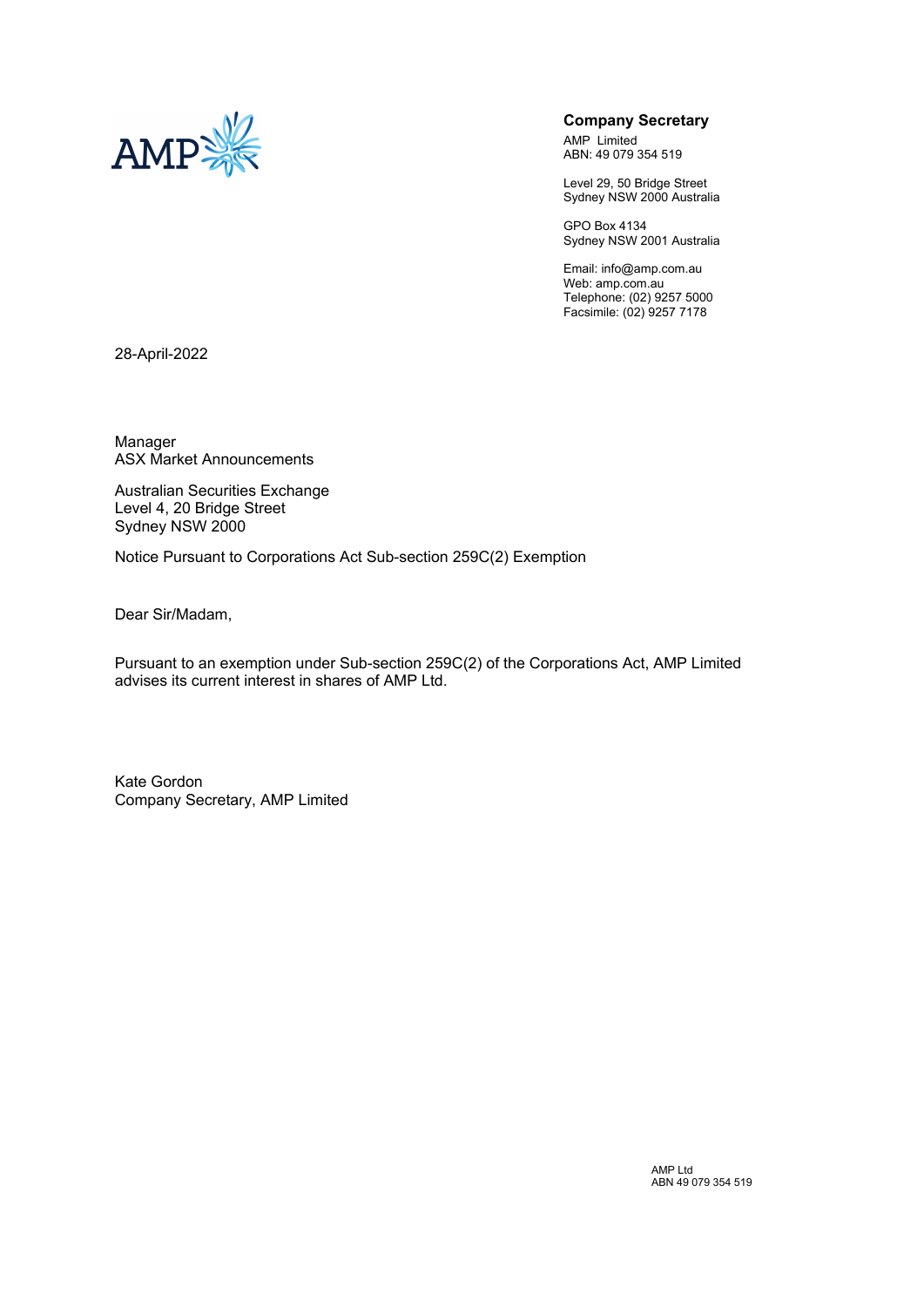#### **3. Change in interest and derivative exposure**

Particulars of each change in, or change in the nature of, the interests of the substantial holder in, or derivative exposure to voting shares since the shareholder was last required to give a notice are:

See Annexure 'A'

| Holder of relevant interest                       | Nature of relevant interest                                                                                                                                                                                                                                                                                                                                                                                                      | Class and number of securities | Person's votes affected |  |
|---------------------------------------------------|----------------------------------------------------------------------------------------------------------------------------------------------------------------------------------------------------------------------------------------------------------------------------------------------------------------------------------------------------------------------------------------------------------------------------------|--------------------------------|-------------------------|--|
| National Mutual Funds Management<br>Ltd           | In its capacity as investment manager for various<br>superannuation funds, institutional investor portfolios and unit<br>trusts or as the responsible entity for registered and<br>unregistered managed investment schemes, has the power to<br>exercise, or control the exercise of, a right to vote attached to<br>the securities and has the power to dispose of, or control the<br>exercise of a dispose of, the securities. | Ordinary Share: 27,140,930     | 27,140,930              |  |
| N.M. Superannuation Proprietary<br>Limited        | N.M. Superannuation Proprietary Limited is legal and<br>beneficial owner of the shares and has the power to exercise<br>the right to vote and to dispose of the shares.                                                                                                                                                                                                                                                          | Ordinary Share: 3,815,938      | 3,815,938               |  |
| AMP Wealth Management New<br>Zealand Limited      | AMP Wealth Management New Zealand Limited is the legal<br>and<br>beneficial owner of the shares, and has the power to exercise<br>the<br>right to vote and to dispose of the shares                                                                                                                                                                                                                                              | Ordinary Share: 698,903        | 698,903                 |  |
| <b>AMP Limited</b><br>(Trust Plans including SSP) | AMP Limited has rights to control the disposal of, and a net<br>economic exposure to, the shares, which are held by CPU<br>Share Plans Pty Limited as trustee of the AMP Employee<br>Share Trust (Trustee). AMP Limited shares held by the Trustee<br>are held on trust solely for the benefit of participants in<br>employee incentive plans administered by AMP Limited or any<br>of its related bodies corporate.             | Ordinary Share: 6, 640, 891    | 6,640,891               |  |

|                    |                                                                                                    | <b>Corporations Act 2001</b><br>Subsection 259C(2) Exemption |
|--------------------|----------------------------------------------------------------------------------------------------|--------------------------------------------------------------|
| To:                | <b>AMP Ltd</b>                                                                                     |                                                              |
| ACN/ARSN:          | 079 354 519                                                                                        |                                                              |
| Shareholder:       | AMP Limited (ACN 079 354 519) and its related bodies corporate.                                    |                                                              |
| Notice Date:       | 27-Apr-2022                                                                                        |                                                              |
|                    |                                                                                                    |                                                              |
| 1. Previous Notice |                                                                                                    |                                                              |
|                    | Particulars of the shareholders' previous notice under sub-section 259C(2) exemption was given on: |                                                              |
|                    | The previous notice was given to the company on:                                                   | 19-Apr-2022                                                  |

#### **4. Present interest and derivative exposure**

Particulars of each interest in voting shares which the shareholder is entitled after the change are:

| Class of securities | <b>Previous Notice</b> |                     | <b>Present Notice</b> |                     |
|---------------------|------------------------|---------------------|-----------------------|---------------------|
|                     | Persons' votes         | <b>Voting Power</b> | Persons' votes        | <b>Voting Power</b> |
| Ordinary Share      | 38,417,113             | .18%                | 38,411,251            | .18%                |

| The previous notice was dated: | 13-Apr-2022 |
|--------------------------------|-------------|
|                                |             |

#### **2. Previous and present voting power**

The total number and percentage of shares in each class of voting shares in the company to which the shareholder has an interest in or derivative exposure to, when last required and when now required to give notice, are: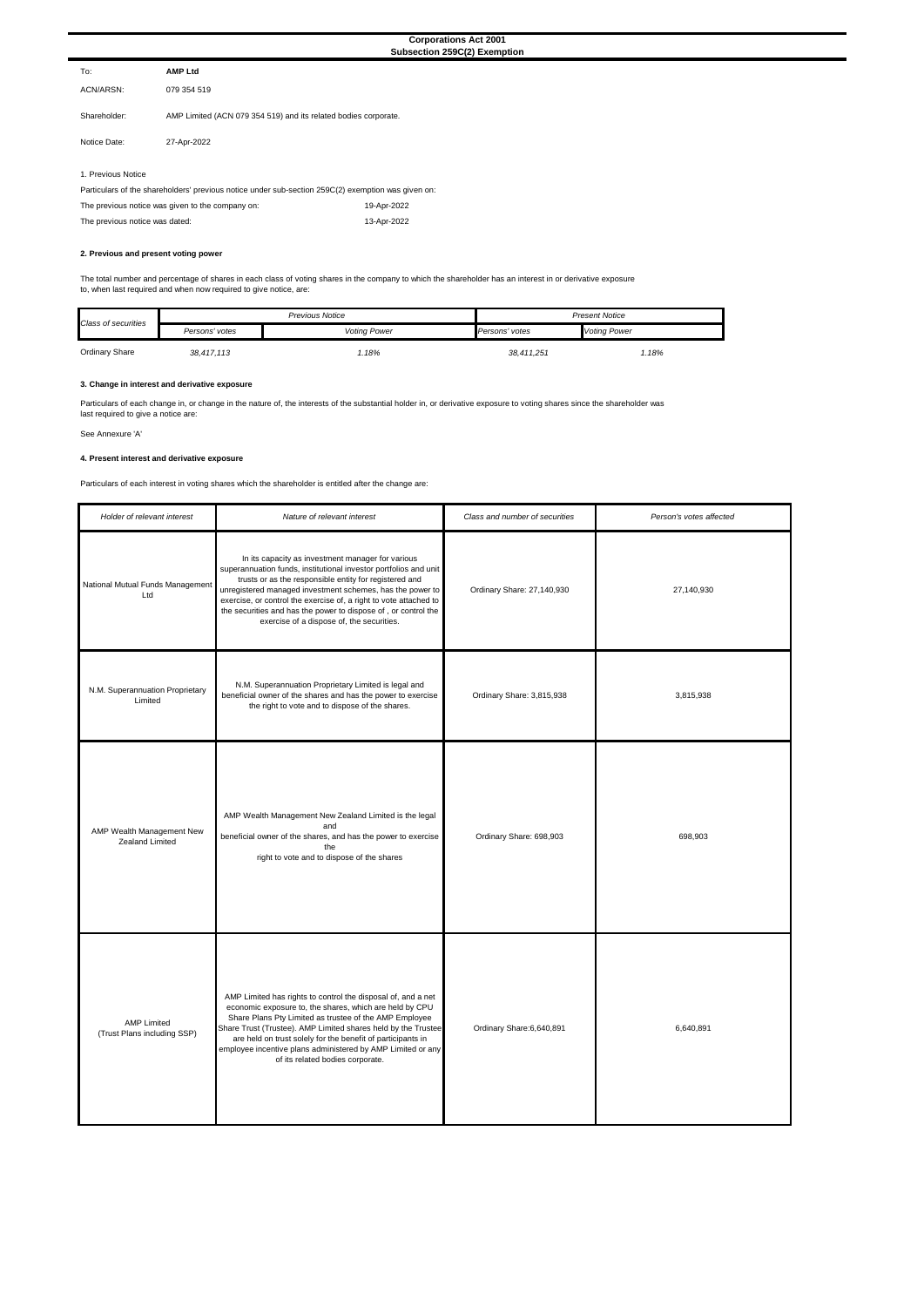| <b>AMP Limited</b><br>(\$1K Plan and restricted shares) | AMP Limited has rights to control the disposal of the shares,<br>which are held by participants in an employee incentive plan<br>administered by AMP Limited. Under the terms of the incentive<br>plan, the shares are held subject to a restriction on transfer for<br>a specified period. | Ordinary Share: 114,589 | 114,589 |
|---------------------------------------------------------|---------------------------------------------------------------------------------------------------------------------------------------------------------------------------------------------------------------------------------------------------------------------------------------------|-------------------------|---------|
|---------------------------------------------------------|---------------------------------------------------------------------------------------------------------------------------------------------------------------------------------------------------------------------------------------------------------------------------------------------|-------------------------|---------|

| Name                                      | Address                                                                 |
|-------------------------------------------|-------------------------------------------------------------------------|
| National Mutual Funds Management Ltd      | Level 29, 50 Bridge Street, Sydney NSW 2000                             |
| N.M. Superannuation Proprietary Limited   | Level 29, 50 Bridge Street, Sydney NSW 2000                             |
| CPU Share Plans Pty Limited               | Yarra Falls, 452 Johnston Street, Abbotsford<br><b>VIC 3067</b>         |
| AMP Wealth Management New Zealand Limited | Level 19, AMP Centre, 29 CustomsStreetWest, Auckland, New Zealand, 1140 |

The persons who have become controlled entities of, or ceased to be controlled entities of the shareholder in relation to voting shares in the company are:

| Name<br>anc<br>`applicable <sub>r</sub><br>.<br>∴M<br>$\Delta t$ | $\overline{\phantom{a}}$<br>ociation |
|------------------------------------------------------------------|--------------------------------------|
|                                                                  |                                      |

#### **6. Addresses**

H

The addresses of persons named in this form are as follows: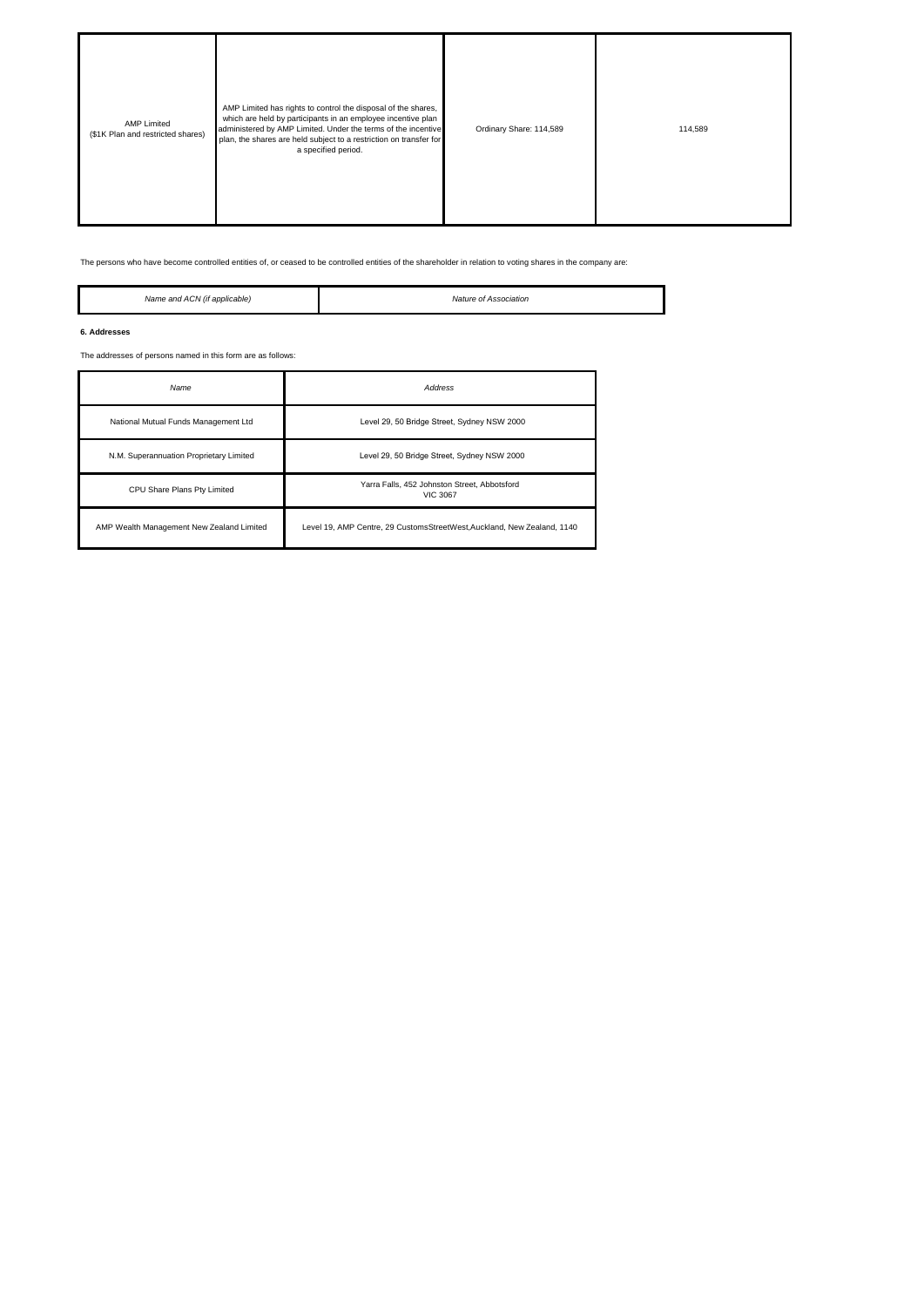## **Annexure 'A'**

#### AMP Ltd 27-Apr-2022 Effective Date:Security:

| Date of change | Person whose relevant interest changed  | Nature of change                                          | Consideration given in<br>relation to change | Class and number of shares affected | Persons' vote affected |
|----------------|-----------------------------------------|-----------------------------------------------------------|----------------------------------------------|-------------------------------------|------------------------|
| 19-Apr-2022    | AMP Capital Investors Limited           | Share disposal                                            | $$-9,271.34$                                 | $-8,666$                            | $-8,666$               |
| 19-Apr-2022    | AMP Capital Investors Limited           | Share disposal                                            | $$-6,132.39$                                 | $-5,732$                            | $-5,732$               |
| 20-Apr-2022    | National Mutual Funds Management Ltd    | Share disposal                                            | \$-69,880.89                                 | $-66,785$                           | $-66,785$              |
| 20-Apr-2022    | <b>AMP Capital Investors Limited</b>    | Share disposal                                            | \$-226,546.57                                | $-216,510$                          | $-216,510$             |
| 20-Apr-2022    | National Mutual Funds Management Ltd    | Share disposal                                            | \$-28,274.64                                 | $-27,022$                           | $-27,022$              |
| 20-Apr-2022    | N.M. Superannuation Proprietary Limited | Share disposal                                            | $$-347,123.4$                                | $-331,745$                          | $-331,745$             |
| 20-Apr-2022    | National Mutual Funds Management Ltd    | Share disposal                                            | \$-178,661.12                                | $-170,746$                          | $-170,746$             |
| 20-Apr-2022    | AMP Capital Investors Limited           | Share disposal                                            | \$-239,857.25                                | $-229,231$                          | $-229,231$             |
| 20-Apr-2022    | AMP Capital Investors Limited           | Share disposal                                            | \$-253,211.89                                | $-241,994$                          | $-241,994$             |
| 20-Apr-2022    | AMP Capital Investors Limited           | Share disposal                                            | \$-47,368.55                                 | $-45,270$                           | $-45,270$              |
| 20-Apr-2022    | <b>AMP Capital Investors Limited</b>    | Share disposal                                            | \$-49,198.61                                 | $-47,019$                           | $-47,019$              |
| 20-Apr-2022    | AMP Capital Investors Limited           | Share disposal                                            | \$-95,831.57                                 | $-91,586$                           | $-91,586$              |
| 21-Apr-2022    | National Mutual Funds Management Ltd    | Share disposal                                            | \$-107,815.69                                | $-100, 177$                         | $-100, 177$            |
| 21-Apr-2022    | <b>AMP Capital Investors Limited</b>    | Share disposal                                            | \$-349,530.05                                | $-324,766$                          | $-324,766$             |
| 21-Apr-2022    | National Mutual Funds Management Ltd    | Share disposal                                            | \$-43,623.72                                 | $-40,533$                           | $-40,533$              |
| 21-Apr-2022    | N.M. Superannuation Proprietary Limited | Share disposal                                            | \$-535,560.21                                | -497,616                            | $-497,616$             |
| 21-Apr-2022    | National Mutual Funds Management Ltd    | Share disposal                                            | \$-275,649.66                                | $-256,120$                          | $-256,120$             |
| 21-Apr-2022    | <b>AMP Capital Investors Limited</b>    | Share disposal                                            | \$-370,064.94                                | $-343,846$                          | $-343,846$             |
| 21-Apr-2022    | AMP Capital Investors Limited           | Share disposal                                            | \$-390,670.87                                | $-362,992$                          | $-362,992$             |
| 21-Apr-2022    | AMP Capital Investors Limited           | Share disposal                                            | \$-73,082.89                                 | $-67,905$                           | $-67,905$              |
| 21-Apr-2022    | <b>AMP Capital Investors Limited</b>    | Share disposal                                            | \$-75,905.9                                  | $-70,528$                           | $-70,528$              |
| 21-Apr-2022    | <b>AMP Capital Investors Limited</b>    | Share disposal                                            | \$-147,854.43                                | $-137,379$                          | $-137,379$             |
| 26-Apr-2022    | N.M. Superannuation Proprietary Limited | Share disposal                                            | \$-31,413.74                                 | $-30,379$                           | $-30,379$              |
| 27-Apr-2022    | National Mutual Funds Management Ltd    | Share disposal                                            | \$-28,467.37                                 | $-27,785$                           | $-27,785$              |
| 15-Apr-2022    | <b>AMP Limited</b>                      | Release of shares from AMP<br><b>Employee Share Trust</b> | NA.                                          | $-4,800$                            | $-4,800$               |
| 26-Apr-2022    | <b>AMP Limited</b>                      | Release of shares from AMP<br><b>Employee Share Trust</b> | NA                                           | $-1,062$                            | $-1,062$               |
| 26-Apr-2022    | <b>AMP Capital Investors Limited</b>    | Share disposal                                            | <b>NA</b>                                    | 166,962                             | 166,962                |
| 26-Apr-2022    | <b>AMP Capital Investors Limited</b>    | Share disposal                                            | <b>NA</b>                                    | 549,942                             | 549,942                |
| 26-Apr-2022    | AMP Capital Investors Limited           | Share disposal                                            | <b>NA</b>                                    | 95,340                              | 95,340                 |
| 26-Apr-2022    | <b>AMP Capital Investors Limited</b>    | Share disposal                                            | <b>NA</b>                                    | 859,740                             | 859,740                |
| 26-Apr-2022    | <b>AMP Capital Investors Limited</b>    | Share disposal                                            | <b>NA</b>                                    | 426,866                             | 426,866                |
| 26-Apr-2022    | <b>AMP Capital Investors Limited</b>    | Share disposal                                            | <b>NA</b>                                    | 573,077                             | 573,077                |
| 26-Apr-2022    | AMP Capital Investors Limited           | Share disposal                                            | <b>NA</b>                                    | 604,986                             | 604,986                |
| 26-Apr-2022    | AMP Capital Investors Limited           | Share disposal                                            | <b>NA</b>                                    | 113,175                             | 113,175                |
| 26-Apr-2022    | AMP Capital Investors Limited           | Share disposal                                            | NA                                           | 117,547                             | 117,547                |
| 26-Apr-2022    | AMP Capital Investors Limited           | Share disposal                                            | <b>NA</b>                                    | 234,697                             | 234,697                |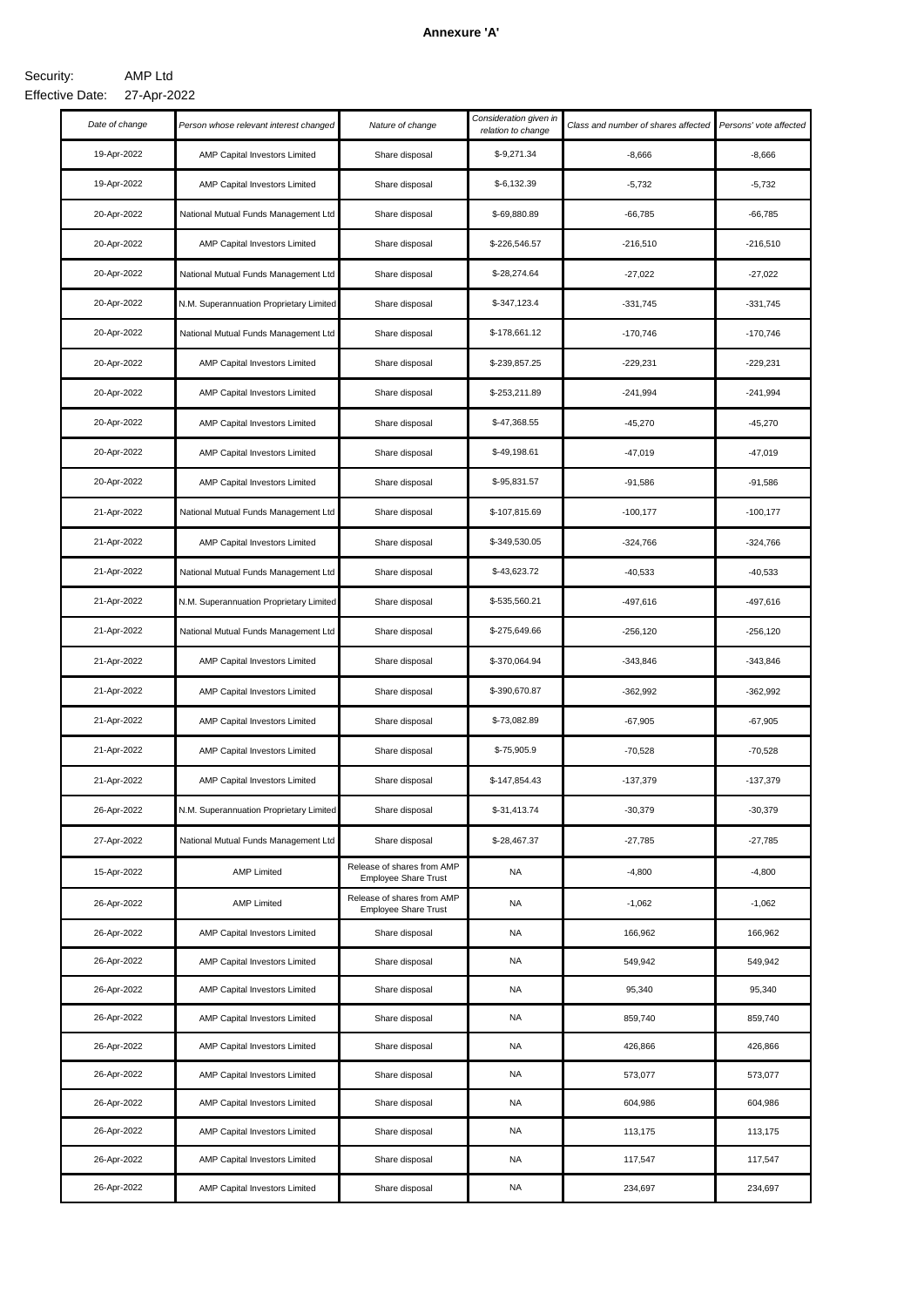# AMP Related Body Corporate Report

| <b>Company Name</b>                                      | <b>Company number</b>    | <b>Country</b>        |
|----------------------------------------------------------|--------------------------|-----------------------|
| 255 George Street Investment A Pty Ltd                   | 064 751 471              | Australia             |
| 35 Ocean Keys Pty Limited                                | 122 848 917              | Australia             |
| A.M.P. Custodian Services (N.Z.) Limited                 | 312763                   | New Zealand           |
| Abbey Capital Real Estate Pty Limited                    | 063 958 341              | Australia             |
| ACN 154 462 334 Pty Limited                              | 154 462 334              | Australia             |
| A.C.N. 655 220 670 Pty Limited                           | 655 220 670              | Australia             |
| <b>ACPP Industrial Pty Limited</b>                       | 108 662 022              | Australia             |
| <b>ACPP Office Pty Limited</b>                           | 108 662 031              | Australia             |
| <b>ACPP Retail Pty Limited</b>                           | 108 662 013              | Australia             |
| <b>ACRT Finance Pty Limited</b>                          | 630 366 068              | Australia             |
| <b>AdviceFirst Limited</b>                               | 2104026                  | New Zealand           |
| Aged Care Investment Services No. 1 Pty Limited          | 086 801 041              | Australia             |
| Aged Care Investment Services No. 2 Pty Limited          | 082 747 313              | Australia             |
| <b>Allmarg Corporation Limited</b>                       | 980668                   | New Zealand           |
| AMP Advice Holdings Pty Ltd                              | 608 373 217              | Australia             |
| AMP Advice South Perth Pty Ltd                           | 635 193 752              | Australia             |
| <b>AMP Bank Limited</b>                                  | 081 596 009              | Australia             |
| AMP Capital Advisors India Private Limited               | CINU74130HR2006PTC043413 | India                 |
| <b>AMP Capital Asia Limited</b>                          | 1373412                  | Hong Kong             |
| AMP Capital Bayfair Pty Limited                          | 121 179 486              | Australia             |
| AMP Capital Finance (US), LLC                            | 6801895                  | <b>United States</b>  |
| <b>AMP Capital Finance Limited</b>                       | 123 968 089              | Australia             |
| AMP Capital Funds Management Limited                     | 159 557 721              | Australia             |
| <b>AMP Capital Holdings Limited</b>                      | 078 651 966              | Australia             |
| AMP Capital Investors (GIF GP) S.à r.l.                  | B192162                  | Luxembourg            |
| AMP Capital Investors (GIF II GP) S.à r.l.               | B218268                  | Luxembourg            |
| AMP Capital Investors (IDA) Pty Limited                  | 641 673 832              | Australia             |
| AMP Capital Investors (IDF CQP GP) S.àr.I.               | B 229993                 | Luxembourg            |
| AMP Capital Investors (IDF II GP) S.àr.I.                | B175686                  | Luxembourg            |
| AMP Capital Investors (IDF III GP) S.à r.l.              | B198593                  | Luxembourg            |
| AMP Capital Investors (IDF IV GP) S.àr.I.                | B 228370                 | Luxembourg            |
| AMP Capital Investors (IDF V GP) S.ar.I.                 | B244670                  | Luxembourg            |
| AMP Capital Investors (Luxembourg No. 3) S.à r.l.        | B137831                  | Luxembourg            |
| AMP Capital Investors (Luxembourg No. 5) S.à r.l.        | B155992                  | Luxembourg            |
| AMP Capital Investors (Luxembourg No. 6) S.à r.l.        | B155993                  | Luxembourg            |
| AMP Capital Investors (Luxembourg) S.à r.l.              | B140092                  | Luxembourg            |
| AMP Capital Investors (New Zealand) Limited              | 461290                   | <b>New Zealand</b>    |
| AMP Capital Investors (Singapore) Pte. Ltd.              | 200312149D               | Singapore             |
| AMP Capital Investors (UK) Limited                       | 5524536                  | <b>United Kingdom</b> |
| AMP Capital Investors (US) Limited                       | 4846799                  | <b>United States</b>  |
| AMP Capital Investors Advisory (Beijing) Limited         | 91110102664602282H       | China                 |
| AMP Capital Investors Infra Debt Asia No.1 (GP) S.à r.l. | B244670                  | Luxembourg            |
| AMP Capital Investors Infra Debt Asia No.2 (GP) S.à r.l. | B259279                  | Luxembourg            |
| AMP Capital Investors International Holdings Limited     | 114 352 957              | Australia             |
| <b>AMP Capital Investors KK</b>                          | 0100-01-126909           | Japan                 |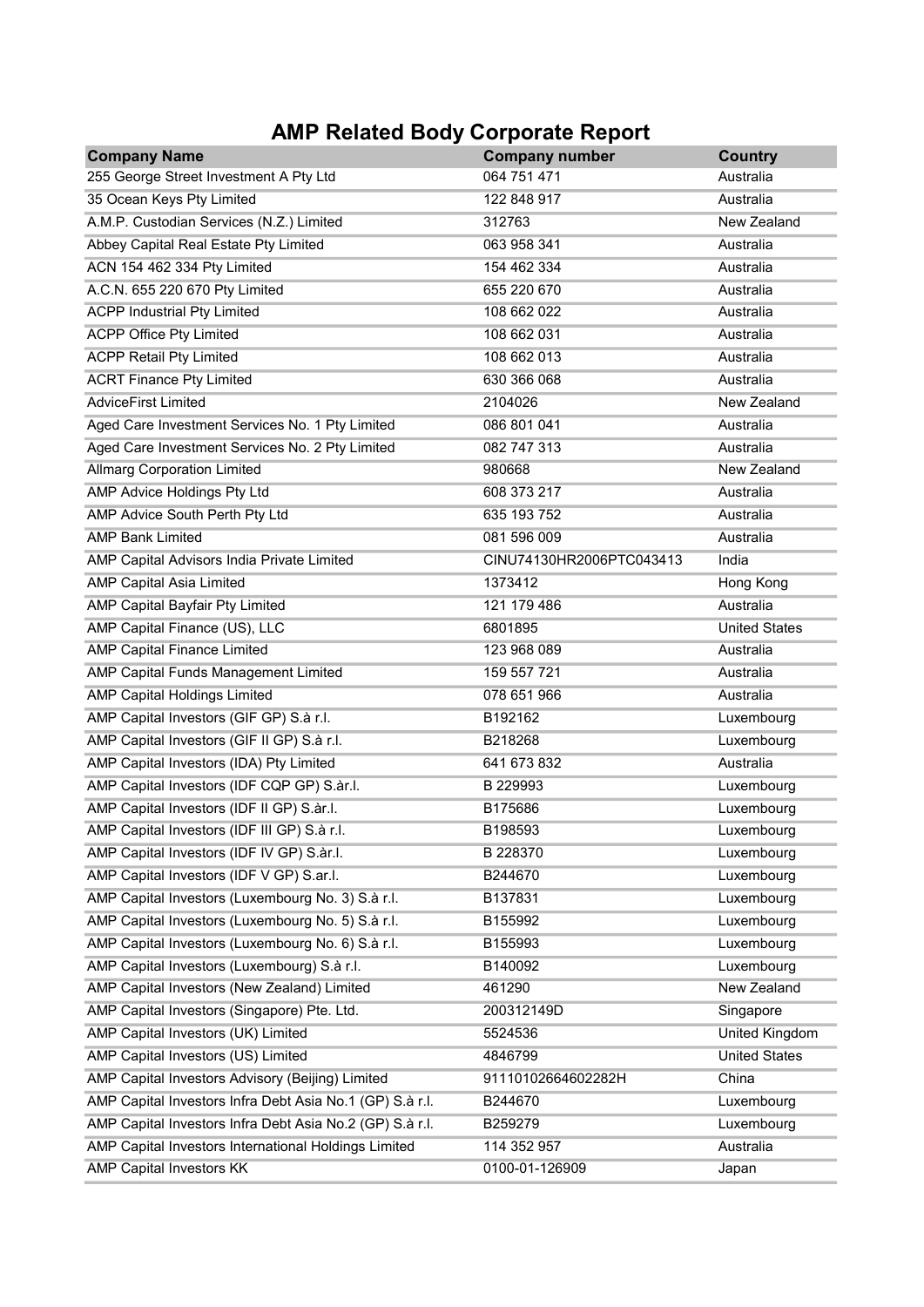| <b>Company Name</b>                             | <b>Company number</b> | <b>Country</b>       |
|-------------------------------------------------|-----------------------|----------------------|
| <b>AMP Capital Investors Limited</b>            | 001 777 591           | Australia            |
| AMP Capital Investors Real Estate Pty Limited   | 063 858 711           | Australia            |
| AMP Capital Investors US Real Estate, LLC       | 6639200               | <b>United States</b> |
| AMP Capital Office and Industrial Pty Limited   | 099 105 094           | Australia            |
| <b>AMP Capital Palms Pty Limited</b>            | 124 646 582           | Australia            |
| AMP Capital Private Markets NZ Limited          | 8199021               | New Zealand          |
| <b>AMP Capital Property Nominees Limited</b>    | 002 301 260           | Australia            |
| AMP Capital SA Schools No.1 Pty Ltd             | 155 370 764           | Australia            |
| AMP Capital SA Schools No.2 Pty Ltd             | 155 370 773           | Australia            |
| AMP Capital Shopping Centres Pty Limited        | 001 595 955           | Australia            |
| <b>AMP Finance Pty Limited</b>                  | 002 812 704           | Australia            |
| AMP Finance Services Pty Limited                | 080 339 466           | Australia            |
| AMP Financial Investment Group Holdings Limited | 081 596 036           | Australia            |
| AMP Financial Planning Pty Limited              | 051 208 327           | Australia            |
| AMP GDPF Pty Limited                            | 120 525 019           | Australia            |
| AMP Group Finance Services Limited              | 084 247 914           | Australia            |
| <b>AMP Group Holdings Limited</b>               | 079 804 676           | Australia            |
| <b>AMP Group Services Limited</b>               | 080 339 457           | Australia            |
| AMP Heritage Holdings Pty Ltd                   | 633 108 013           | Australia            |
| <b>AMP Holdings Limited</b>                     | 079 958 062           | Australia            |
| AMP Investment Management (N.Z.) Limited        | 339052                | New Zealand          |
| AMP Investment Services No.2 Pty Limited        | 084 332 187           | Australia            |
| <b>AMP Investment Services Pty Limited</b>      | 063 986 989           | Australia            |
| AMP Lending Services Pty Limited                | 113 408 941           | Australia            |
| <b>AMP Limited</b>                              | 079 354 519           | Australia            |
| AMP Macquarie Holding Pty Limited               | 103 734 836           | Australia            |
| AMP Macquarie Pty Limited                       | 103 734 854           | Australia            |
| AMP New Ventures Holdings Pty Ltd               | 602 035 530           | Australia            |
| AMP New Zealand Holdings Limited                | 841648                | <b>New Zealand</b>   |
| AMP Pacific Fair Pty Limited                    | 103 734 890           | Australia            |
| AMP Planner Register Company Pty Limited        | 129 899 896           | Australia            |
| AMP Private Capital No. 2 Pty Limited           | 094 036 914           | Australia            |
| <b>AMP Private Capital Pty Limited</b>          | 088 794 692           | Australia            |
| <b>AMP Riverside Plaza Pty Limited</b>          | 107 968 187           | Australia            |
| AMP Royal Randwick Pty Limited                  | 110 549 249           | Australia            |
| <b>AMP Services (NZ) Limited</b>                | 339042                | New Zealand          |
| <b>AMP Services Holdings Limited</b>            | 081 102 552           | Australia            |
| <b>AMP Services Limited</b>                     | 081 143 786           | Australia            |
| AMP SMSF Holding Co. Pty Ltd                    | 147 879 230           | Australia            |
| AMP SMSF Investments No. 2 Pty Limited          | 166 395 633           | Australia            |
| <b>AMP Superannuation Limited</b>               | 008 414 104           | Australia            |
| AMP Wealth Management Holdings Pty Ltd          | 633 106 939           | Australia            |
| AMP Wealth Management New Zealand Limited       | 821674                | <b>New Zealand</b>   |
| AMP Wholesale Office Investments Pty Limited    | 609 089 125           | Australia            |
| AMPCI (SG) Pte. Limited                         | 201929368G            | Singapore            |
| APFS Melbourne 1 Pty Limited                    | 639 578 242           | Australia            |
| <b>ASCF I Finance Company Pty Ltd</b>           | 643 822 342           | Australia            |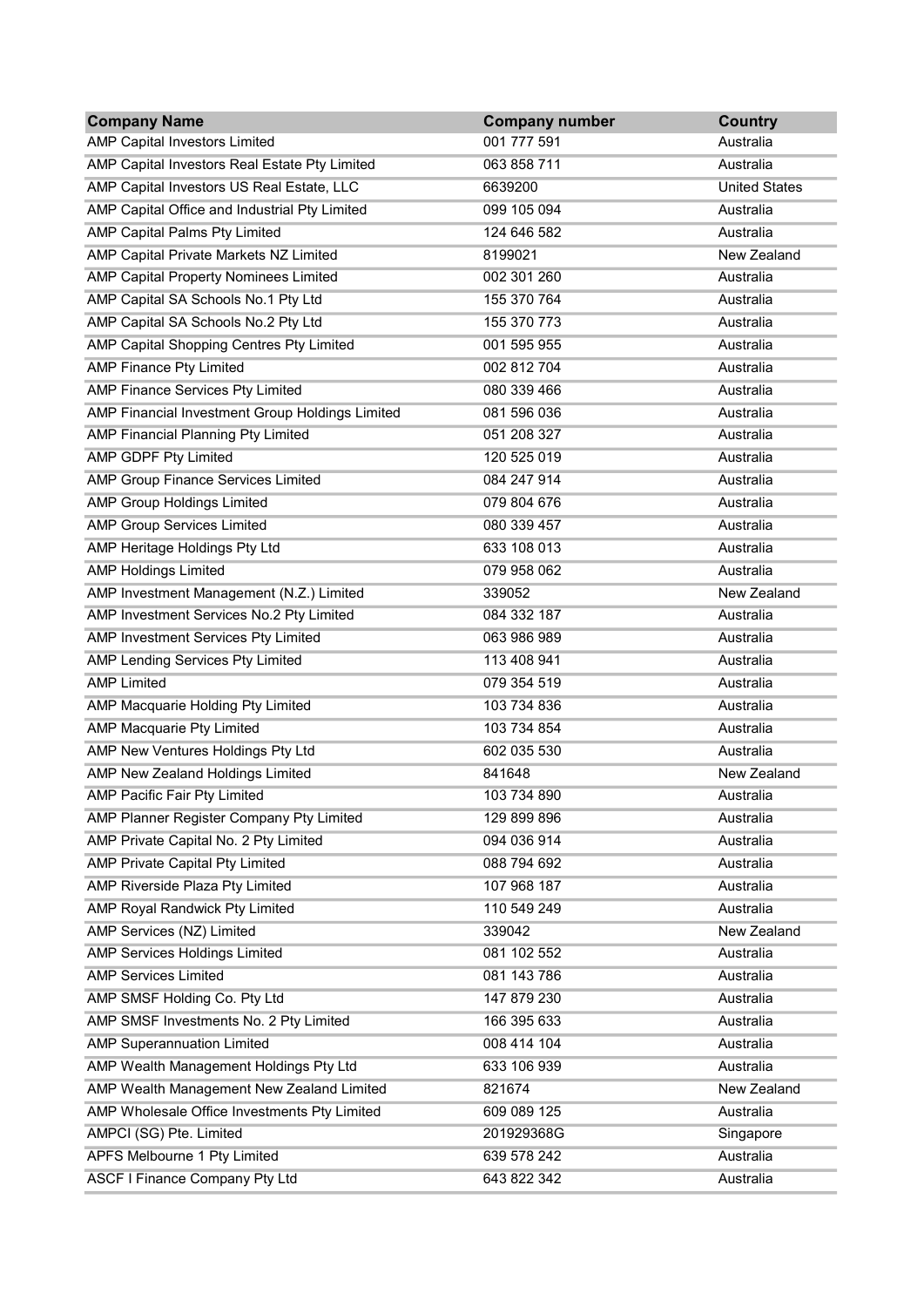| <b>Company Name</b>                                       | <b>Company number</b> | <b>Country</b> |
|-----------------------------------------------------------|-----------------------|----------------|
| Associated Planners Financial Services Pty Limited        | 097 451 495           | Australia      |
| Auburn Mega Mall Pty Limited                              | 111 075 828           | Australia      |
| Australian Financial Risk Management Pty. Ltd.            | 001 696 868           | Australia      |
| Australian Financial Risk Management (Victoria) Pty. Ltd. | 157 768 315           | Australia      |
| Australian Mutual Provident Society Pty Limited           | 081 589 639           | Australia      |
| Australian Securities Administration Limited              | 002 905 197           | Australia      |
| <b>AWM Payments Administrator Pty Ltd</b>                 | 640 185 477           | Australia      |
| <b>AWM Services Pty Ltd</b>                               | 139 353 496           | Australia      |
| AWOF New Zealand Office Pty Limited                       | 122 875 790           | Australia      |
| <b>BMRI Financial Services Pty Ltd</b>                    | 080 971 295           | Australia      |
| <b>Cavendish Administration Pty Ltd</b>                   | 080 366 829           | Australia      |
| Cavendish Pty Ltd                                         | 084 813 856           | Australia      |
| <b>Charter Financial Planning Limited</b>                 | 002 976 294           | Australia      |
| Corporate Custodians Pty Limited                          | 082 542 907           | Australia      |
| Eluvia Pty. Ltd.                                          | 147 114 181           | Australia      |
| <b>Evergen Pty Limited</b>                                | 609 760 492           | Australia      |
| Flack Advisory Services Group Pty Ltd                     | 151 039 986           | Australia      |
| Forsythes Financial Services Pty Ltd                      | 081 861 261           | Australia      |
| Genesys Group Holdings Pty Limited                        | 123 318 641           | Australia      |
| <b>Genesys Group Pty Limited</b>                          | 003 357 024           | Australia      |
| Genesys Wealth Advisers Limited                           | 060 778 216           | Australia      |
| <b>Hillross Financial Services Limited</b>                | 003 323 055           | Australia      |
| <b>INSSA Pty Limited</b>                                  | 063 061 192           | Australia      |
| ipac Asset Management Limited                             | 003 257 225           | Australia      |
| ipac Group Services Pty Ltd                               | 074 631 235           | Australia      |
| ipac Taxation Services Pty Limited                        | 113 983 529           | Australia      |
| Jigsaw Support Services Limited                           | 005 799 977           | Australia      |
| Kent Street Pty Limited                                   | 006 794 654           | Australia      |
| King Financial Services Pty Ltd                           | 059 718 697           | Australia      |
| Marrickville Metro Shopping Centre Pty Limited            | 111 075 837           | Australia      |
| More Superannuation Pty Ltd                               | 107 746 145           | Australia      |
| Multiport Resources Pty Ltd                               | 140 258 911           | Australia      |
| N M Computer Services Pty Ltd                             | 001 239 667           | Australia      |
| N. M. Superannuation Proprietary Limited                  | 008 428 322           | Australia      |
| National Mutual Funds Management (Global) Limited         | 057 398 393           | Australia      |
| National Mutual Funds Management Ltd.                     | 006 787 720           | Australia      |
| National Mutual Life Nominees Pty Limited                 | 004 387 133           | Australia      |
| <b>NMMT Limited</b>                                       | 058 835 573           | Australia      |
| Pajoda Investments Pty Ltd                                | 127 407 238           | Australia      |
| Portfolio Planning Solutions Ltd                          | 008 007 387           | Australia      |
| PPS Financial Planning Pty Ltd                            | 117 203 228           | Australia      |
| PPS Lifestyle Solutions Pty Ltd                           | 051 228 641           | Australia      |
| PremierOne Mortgage Advice Pty Limited                    | 102 861 316           | Australia      |
| Priority One Agency Services Pty Ltd                      | 074 621 131           | Australia      |
| Priority One Financial Services Pty Limited               | 069 778 883           | Australia      |
| Prosperitus Holdings Pty Ltd                              | 137 352 277           | Australia      |
| Prosperitus Pty Ltd                                       | 010 644 514           | Australia      |